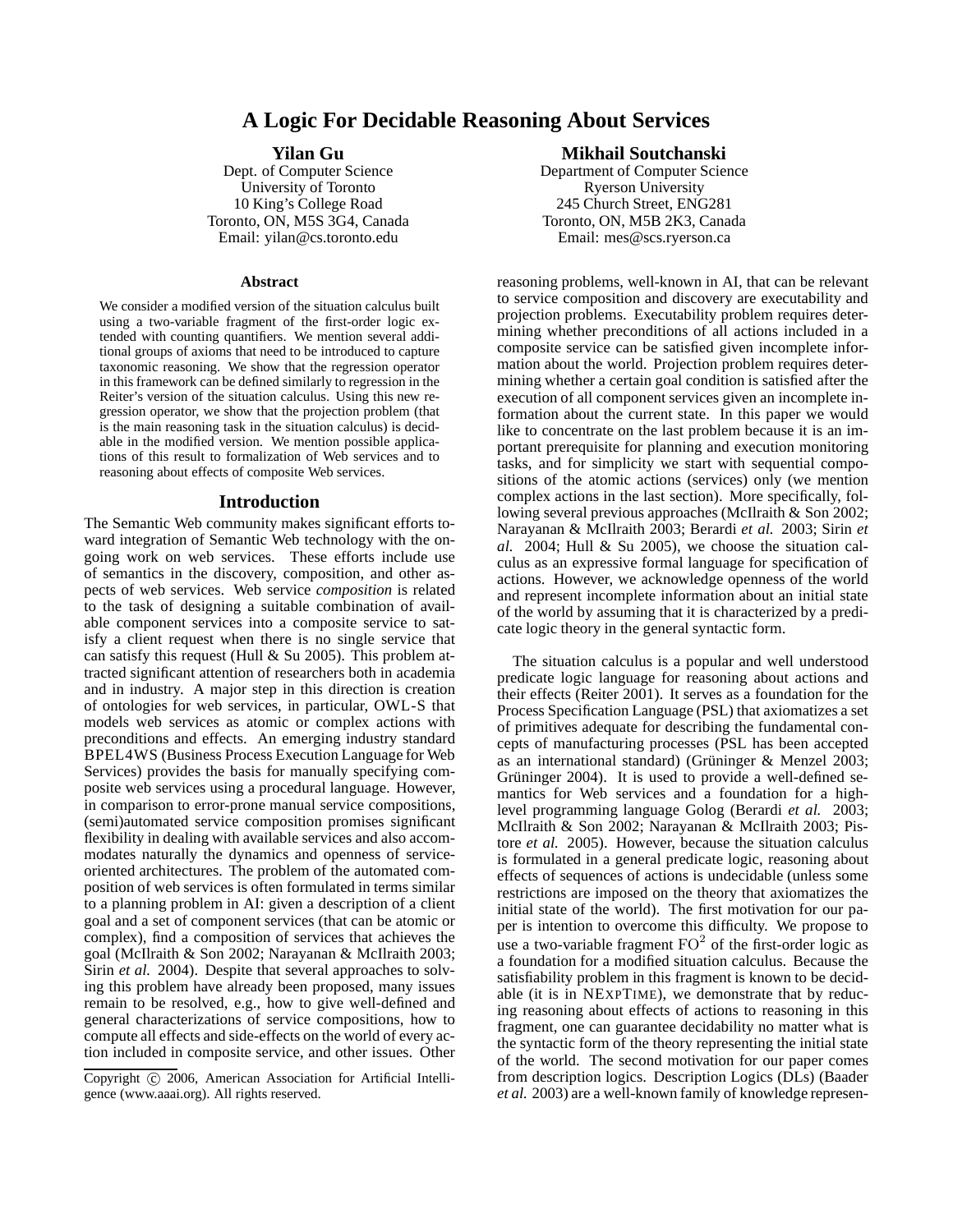tation formalisms, which play an important role in providing the formal foundations of several widely used Web ontology languages including OWL (Horrocks, Patel-Schneider, & van Harmelen 2003) in the area of the Semantic Web. DLs may be viewed as syntactic fragments of first-order logics (FOL) and offer considerable expressive power going far beyond propositional logic, while ensuring that reasoning is decidable (Borgida 1996). DLs have been mostly used to describe static knowledge-base systems. Moreover, several research groups consider formalization of actions using DLs or extensions of DLs. Following the key idea of (Giacomo 1995), that reasoning about complex actions can be carried in a fragment of the propositional situation calculus, De Giacomo et al. (Giacomo *et al.* 1999) give an epistemic extension of DLs to provide a framework for the representation of dynamic systems. However, the representation and reasoning about actions in this framework are strictly propositional, which reduces the representation power of this framework. In (Baader *et al.* 2005), Baader et al. provide another proposal for integrating description logics and action formalisms. They take as foundation the well known description logic  $\text{ALC OIO}$  (and its sub-languages) and show that the complexity of executability and projection problems coincides with the complexity of standard DL reasoning. However, actions (services) are represented in their paper meta-theoretically, not as first-order terms. This can potentially lead to some complications when specifications of other reasoning tasks (e.g., planning) will be considered because it is not possible to quantify over actions in their framework. In our paper, we take a different approach and represent actions as first-order terms, but achieve integration of taxonomic reasoning and reasoning about actions by restricting the syntax of the situation calculus. Our paper can be considered as a direct extension of the well-known result of Borgida (Borgida 1996) who proves that many expressive description logics can be translated to two-variable fragment  $FO<sup>2</sup>$  of FOL. However, to the best of our knowledge, nobody proposed this extension before.

The main contribution of our paper to the area of service composition and discovery is the following. We show that by using services that are composed from atomic services with no more than two parameters and by using only those properties of the world which have no more than two parameters (to express a goal condition), one can guarantee that the executability and projection problems for these services can always be solved even if information about the current state of the world is incomplete.

#### **Motivations**

Consider online web services provided by an university. Imagine that a system automates the department administrators by doing student management work online, for instance, admitting new students, accepting payments of tuition fees and doing course enrollments for students, etc. Unlike previously proposed e-services (e.g.,the e-services described in (Berardi *et al.* 2003) or in BPEL4WS) which allow only services without parameters, we use functional symbols to represent a class of services. For example, variables, say  $\overline{x}$  and  $y$ , can be used to represent any objects; the service of enrolling any student  $x$  in any course  $y$  can be specified by using a functional symbol



Figure 1: Examples of transition diagrams for services.



Figure 2: A transition diagram for a composite web service.

 $enroll(x, y)$ ; and, the service of admitting any student x can be represented as a functional symbol  $admit(x)$ , etc. The composite web services can be considered as sequences of instantiated services. For example, a sequence  $admit(PSN<sub>1</sub>); payTuit(PSN<sub>1</sub>, 5100); enroll(PSN<sub>1</sub>, CS<sub>1</sub>)$ 

represents the following composite web service for person  $\overline{PSN_1}$ : admit her as a student, take the tuition fee \$5100 and enroll her in a course  $CS<sub>1</sub>$ . The system properties are specified by using predicates with parameters. For example, the predicate  $enrolled(x, y)$  represents that a student x is enrolled in a course y. This property becomes true when service  $enroll(x, y)$  is performed and becomes false when service  $drop(x, y)$  is performed for a student x and a course  $y$  (see Figure 1). A composite web service corresponds to the composition of these instantiated transition diagrams (see Figure 2). When one describes the preconditions of the services, the effects of the services on the world, i.e., when one characterizes which properties of the world are true before and after the execution of the services, given incomplete information about the current state of the world, the use of first-order language, such as the situation calculus (Reiter 2001), can provide more expressive power than propositional languages. For example, assume that a student is considered as a qualified full time student if the tuition fee she paid is more than 5000 dollars and she enrolls in at least four different courses in the school. Such property can be easily described using the first-order logic, and checking whether or not such property can be satisfied after execution of certain sequence of web services is equivalent to solving a projection problem. Because FOL is compact way of representing information about states and transitions between states, we want to take advantage of the expressive power of the first-order logic as much as possible to reason about web services.

On the other hand, as we mentioned in the introduction, we want to avoid the undecidability of the entailment problem in the general FOL. Inspired by the decidability of reasoning in many DLs (which are sub-languages of a syntactic fragment of the FOL with the restriction on the number of variables), we restrict the number of variables to at most two in the specifications of the web services to ensure the decidability of the executability and projection problems techniques. At the same time, we can take the advantage of the expressive power of quantifiers to specify compactly realistic web services (such as mentioned above). Moreover, FOL with limited number of variables, in contrast to the propositional logic, still allows us to represent and reason about properties with infinite domains (such as weight and time, etc) or with large finite domains (such as money, person,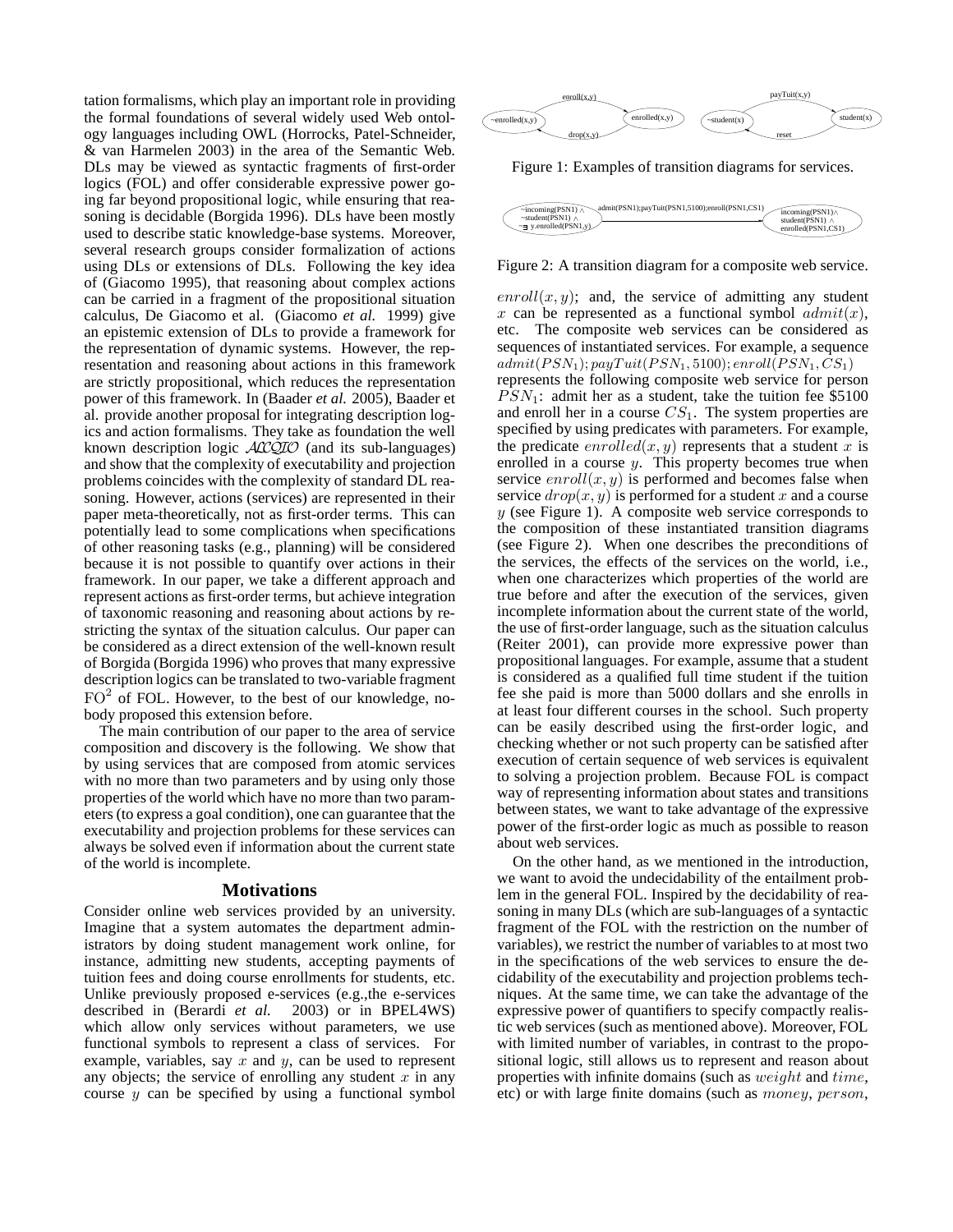etc) in a very compact way. Two examples are given in the last section to illustrate the expressive power and reasoning about the web services.

## **The Situation Calculus**

The situation calculus (SC)  $\mathcal{L}_{sc}$  is a first-order (FO) language for axiomatizing dynamic systems. In recent years, it has been extended to include procedures, concurrency, time, stochastic actions, etc (Reiter 2001). Nevertheless, all dialects of the SC  $\mathcal{L}_{sc}$  include three disjoint sorts (*actions*, *situations* and *objects*). **Actions** are first-order terms consisting of an action function symbol and its arguments. Actions change the world. **Situations** are first-order terms which denote possible world histories. A distinguished constant  $S_0$  is used to denote the *initial situation*, and function  $do(a, s)$  denotes the situation that results from performing action  $a$  in situation  $s$ . Every situation corresponds uniquely to a sequence of actions. Moreover, notation  $s' \preceq s$  means that either situation  $s'$  is a subsequence of situation s or  $s = s'^{1}$  **Objects** are first-order terms other than actions and situations that depend on the domain of application. **Fluents** are relations or functions whose values may vary from one situation to the next. Normally, a fluent is denoted by a predicate or function symbol whose last argument has the sort situation. For example,  $F(\vec{x}, do([\alpha_1, \cdots, \alpha_n], S_0)$  represents a relational fluent in the situation  $do(\alpha_n, do(\cdots, do(\alpha_1, S_0) \cdots)$  resulting from execution of ground action terms  $\alpha_1, \dots, \alpha_n$  in  $S_0$ . We do not consider functional fluents in this paper.

The SC includes the distinguished predicate  $Poss(a, s)$ to characterize actions a that are possible to execute in s. For any SC formula  $\phi$  and a term s of sort situation, we say  $\phi$  is a formula *uniform* in s iff it does not mention the predicates  $Poss$  or  $\prec$ , it does not quantify over variables of sort situation, it does not mention equality on situations, and whenever it mentions a term of sort situation in the situation argument position of a fluent, then that term is  $s$  (see (Reiter 2001)). If  $\phi(s)$  is a uniform formula and the situation argument is clear from the context, sometimes we suppress the situation argument and write this formula simply as  $\phi$ . Moreover, for any predicate with the situation argument, such as a fluent  $F$  or  $Poss$ , we introduce an operation of restoring a situation argument s back to the corresponding atomic formula without situation argument, i.e.,  $F(\vec{x})[s] \stackrel{def}{=} F(\vec{x},s)$  and  $Poss(A)[s] \stackrel{def}{=} Poss(A,s)$  for any action term  $\ddot{A}$  and object vector  $\vec{x}$ . By the recursive definition, such notation can be easily extended to  $\phi[s]$  for any first-order formula  $\phi$ , in which the situation arguments of all fluents and Poss predicates are left out, to represent the SC formula obtained by restoring situation s back to all the fluents and/or  $Poss$  predicates (if any) in  $\phi$ . It is obvious that  $\phi[s]$  is uniform in s.

A *basic action theory* (BAT) D in the SC is a set of axioms written in  $\mathcal{L}_{sc}$  with the following five classes of axioms to model actions and their effects (Reiter 2001).

**Action precondition axioms**  $\mathcal{D}_{ap}$ **:** For each action function  $A(\vec{x})$ , there is one axiom of the form  $Poss(A(\vec{x}), s) \equiv$  $\Pi_A(\vec{x}, s)$ .  $\Pi_A(\vec{x}, s)$  is a formula uniform in s with free variables among  $\vec{x}$  and s, which characterizes the preconditions of action A. **Successor state axioms**  $\mathcal{D}_{ss}$ : For each relational fluent  $F(\vec{x}, s)$ , there is one axiom of the form  $F(\vec{x}, do(a, s)) \equiv \Phi_F(\vec{x}, a, s)$ , where  $\Phi_F(\vec{x}, a, s)$  is a formula uniform in s with free variables among  $\vec{x}$ , a and s. The successor state axiom  $(SSA)$  for fluent F completely characterizes the value of fluent F in the next situation  $do(a, s)$ in terms of the current situation s. **Initial theory**  $\mathcal{D}_{S_0}$ : It is a set of first-order formulas whose only situation term is  $S<sub>0</sub>$ . It specifies the values of all fluents in the initial state. It also describes all the facts that are not changeable by any actions in the domain. **Unique name axioms for actions**  $\mathcal{D}_{una}$ : Includes axioms specifying that two actions are different if their action names are different, and identical actions have identical arguments <sup>2</sup> . **Fundamental axioms for situations** Σ**:** The axioms for situations which characterize the basic properties of situations. These axioms are domain independent. They are included in the axiomatization of any dynamic systems in the SC (see (Reiter 2001) for details).

Suppose that  $\mathcal{D} = \mathcal{D}_{una} \cup \mathcal{D}_{S_0} \cup \mathcal{D}_{ap} \cup \mathcal{D}_{ss} \cup \Sigma$ is a BAT,  $\alpha_1, \cdots, \alpha_n$  is a sequence of ground action terms, and  $G(s)$  is a uniform formula with one free variable s. One of the most important reasoning tasks in the SC is the projection problem, that is, to determine whether  $\mathcal{D} \models G(do([\alpha_1, \cdots, \alpha_n], S_0)).$ Another basic reasoning task is the executability problem. Let  $execute(do([α<sub>1</sub>, · · · , α<sub>n</sub>], S<sub>0</sub>))$ be an abbreviation of the formula  $Poss(\alpha_1, S_0) \wedge$  $\bigvee_{i=2}^{n} Poss(\alpha_i, do([\alpha_1, \cdots, \alpha_{i-1}], S_0)).$  Then, the executability problem is to determine whether  $\mathcal{D} \models \text{execute}(do([\alpha_1, \cdots, \alpha_n], S_0)).$  Planning and high-level program execution are two important settings where the executability and projection problems arise naturally. *Regression* is a central computational mechanism that forms the basis for automated solution to the executability and projection tasks in the SC (Reiter 2001). A recursive definition of the regression operator  $\mathcal R$  on any *regressable formula*  $\phi$  is given in (Reiter 2001); we use notation  $\mathcal{R}[\phi]$  to denote the formula that results from eliminating Poss atoms in favor of their definitions as given by action precondition axioms and replacing fluent atoms about  $do(\alpha, s)$  by logically equivalent expressions about s as given by SSAs repeatedly until it cannot make such replacement any further. A formula  $W$  of  $\mathcal{L}_{sc}$  is *regressable* iff (1) every term of sort situation in  $W$  is starting from  $S_0$  and has the syntactic form  $do([\alpha_1, \cdots, \alpha_n], S_0)$  where each  $\alpha_i$  is of sort action; (2) for every atom of the form  $Poss(\alpha, \sigma)$  in W,  $\alpha$  has the syntactic form  $A(t_1, \dots, t_n)$ for some *n*-ary function symbol A of  $\mathcal{L}_{sc}$ ; and (3) W does not quantify over situations, and does not mention the relation symbols "≺" or "=" between terms of situation sort. The formula  $G(do([\alpha_1, \cdots, \alpha_n], S_0))$  is a particularly simple example of a regressable formula because it is uniform in  $do([\alpha_1, \dots, \alpha_n], S_0)$ , but in the general case, regressable formulas can mention several different ground

<sup>&</sup>lt;sup>1</sup>Reiter (Reiter 2001) uses the notation  $s' \subseteq s$ , but we use  $s' \preceq s$  to avoid confusion with the inclusion relation  $\sqsubset$  that is commonly used in description logic literature. In this paper, we use  $\sqsubset$  to denote the inclusion relation between concepts or roles.

 ${}^{2}$ For the second type of axioms, we use the form  $A(x_1, \dots, x_n) = A(y_1, \dots, y_n) \equiv x_1 = y_1 \wedge \dots \wedge x_n = y_n$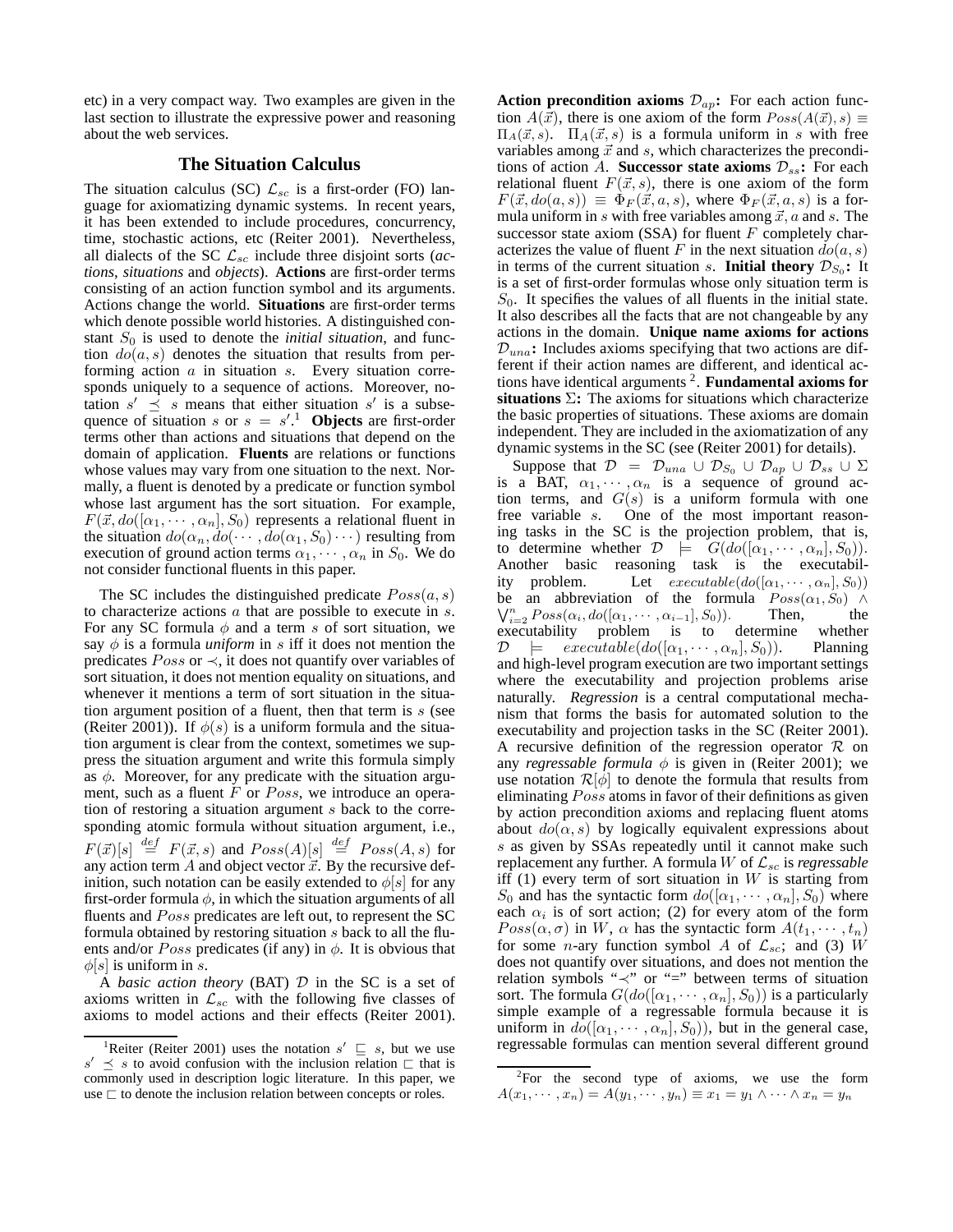situation terms. Roughly speaking, the regression of a regressable formula  $\phi$  through an action a is a formula  $\phi'$ that holds prior to a being performed iff  $\phi$  holds after a. Both precondition and SSAs support regression in a natural way and are no longer needed when regression terminates. The regression theorem (Reiter 2001) shows that one can reduce the evaluation of a regressable formula W to a first-order theorem proving task in the initial theory together with unique names axioms for actions:

$$
\mathcal{D}\models W \text{ if } \mathcal{D}_{S_0}\cup \mathcal{D}_{una}\models \mathcal{R}[W].
$$

This fact is the key result for our paper. It demonstrates that an executability or a projection task can be reduced to a theorem proving task that does not use precondition, successor state, and foundational axioms. This is one of the reasons why the SC provides a natural and easy way to representation and reasoning about dynamic systems. However, because  $\mathcal{D}_{S_0}$  is an arbitrary first-order theory, this type of reasoning in the SC is undecidable. One of the common ways to overcome this difficulty is to introduce the closed world assumption that amounts to assuming that  $\mathcal{D}_{S_0}$  is a relational theory and all statements that are not known to be true explicitly, are assumed to be false. However, in many application domains this assumption is unrealistic. For this reason, we would like to consider a version of the SC formulated in  $FO^2$ , a syntactic fragment of the first-order logic that is known to be decidable, or in  $C^2$  an extension of  $FO^2$  (see below), where the satisfiability problem is still decidable.

## **Description Logics and Two-variable FO Logics**

In this section we review a few popular expressive description logics and related fragments of the FO logic. We start with logic  $\mathcal{ALCHQI}$ . Let  $N_C = \{C_1, C_2, \ldots\}$  be a set of atomic *concept names* and  $N_R = \{R_1, R_2, \ldots\}$  be a set of atomic *role names*. A ALCHQI role is either some  $R \in N_R$ or an *inverse role*  $R^-$  for  $R \in N_R$ . A ALCHQI role hierarchy (RBox)  $RH$  is a finite set of role inclusion axioms  $R_1 \subseteq R_2$ , where  $R_1, R_2$  are *ACCHQI* roles. For  $R \in N_R$ , we define  $Inv(R) = R^{-}$  and  $Inv(R^{-}) = R$ , and assume that  $R_1 \sqsubseteq R_2 \in \overrightarrow{\mathcal{RH}}$  implies  $\mathsf{Inv}(R_1) \sqsubseteq \mathsf{Inv}(R_2) \in \mathcal{RH}.$ 

The set of  $ACHQI$  concepts is the minimal set built inductively from  $N_C$  and  $\mathcal{ALCHQI}$  roles using the following rules: all  $A \in N_C$  are concepts, and, if C, C<sub>1</sub>, and C<sub>2</sub> are ALCHQI concepts, R is a simple role and  $n \in \mathbb{N}$ , then also  $\neg C$ ,  $C_1 \cap C_2$ , and  $(\exists^{\geq n} R.C)$  are ALCHQI concepts. We use also some abbreviations for concepts: def def

$$
C_1 \sqcup C_2 \stackrel{def}{=} \neg(\neg C_1 \sqcap \neg C_2) \quad (\exists^{\leq n} R.C)^{\stackrel{def}{=} \neg}(\exists^{\geq (n+1)} R.C)
$$
  
\n
$$
C_1 \supset C_2 \stackrel{def}{=} \neg C_1 \sqcup C_2 \qquad (\exists^n R.C)^{\stackrel{def}{=} \neg}(\exists^{\geq n} R.C) \sqcap (\exists^{\geq n} R.C)
$$
  
\n
$$
\exists R.C \stackrel{def}{=} (\exists^{\geq 1} R.C) \qquad \top \stackrel{def}{=} A \sqcup \neg A \text{ for some } A \in N_C
$$
  
\n
$$
\forall R.C \stackrel{def}{=} \exists^{<1} R.\neg C \qquad \bot \stackrel{def}{=} \neg T
$$

Concepts that are not concept names are called *complex*. A *literal* concept is a possibly negated concept name. A TBox T is a finite set of *equality* axioms  $C_1 \equiv C_2$ (sometimes, *general inclusion axioms* of the form  $C_1 \sqsubseteq C_2$ are also allowed, where  $C_1, C_2$  are complex concepts). An equality with an atomic concept in the left-hand side is a concept *definition*. In the sequel, we always consider TBox axioms set  $T$  that is a *terminology*, a finite set of concept definition formulas with unique left-hand sides. We say that a *defined* concept name  $C_1$  *directly uses* a concept name  $C_2$  w.r.t. T if  $C_1$  is defined by a concept definition axiom in  $\mathcal T$  with  $C_2$  occurring in the right-hand side of the axiom. Let *uses* be the transitive closure of directly uses, and a TBox axioms set  $T$  is *acyclic* if no concept name uses itself w.r.t. T. An ABox A is a finite set of axioms  $C(a)$ ,  $R(a, b)$ , and (in)equalities  $a \approx b$  and  $a \not\approx b$ .

The logic  $\mathcal{A}\mathcal{C}\mathcal{Q}\mathcal{I}$  is obtained by disallowing RBox. A more expressive logic  $\mathcal{ACQI}(\sqcup, \sqcap, \neg, |, id)$  is obtained from  $\mathcal{ALCQI}$  by introducing identity role *id* (relating each individual with itself) and allowing complex role expressions: if  $R_1, R_2$  are  $\mathcal{ALQI}(\sqcup, \sqcap, \neg, |, id)$  roles and C is a concept, then  $R_1 \sqcup R_2$ ,  $R_1 \sqcap R_2$ ,  $\neg R_1$ ,  $R_1^-$  and  $R_1|_C$  are  $\mathcal{AICQI}(\sqcup, \sqcap, \neg, |, id)$  roles too.<sup>3</sup> These complex roles can be used in TBox (in the right-hand sides of definitions). Subsequently, we call a role R *primitive* if it is either  $R \in N_R$  or it is an *inverse role*  $R<sup>−</sup>$  for  $R ∈ N<sub>R</sub>$ . *Two-variable FO logic* 

| $\tau_x(A) \stackrel{def}{=} A(x)$                                                                                  | for $A \in N_C$                                           |
|---------------------------------------------------------------------------------------------------------------------|-----------------------------------------------------------|
| $\tau_x(\top)^{\text{def}}=x=x$                                                                                     | $\tau_x(\perp) \stackrel{def}{=} \neg(x=x)$               |
| $\tau_x(\neg C) \stackrel{def}{=} \neg \tau_x(C)$                                                                   | $\tau_u(C) \stackrel{def}{=} \tau_x(C)[x/y, y/x]$         |
| $\tau_x(C_1 \sqcap C_2) \stackrel{def}{=} \tau_x(C_1) \wedge \tau_x(C_2)$                                           |                                                           |
| $\tau_x(\exists^{\bowtie n} R.C) \stackrel{def}{=} \exists^{\bowtie n} y. (\tau_{x,y}(R) \wedge \tau_y(C))$         |                                                           |
| $\tau_x(\forall R.C) \stackrel{def}{=} \forall y. (\tau_{x,y}(R) \supset \tau_y(C))$                                |                                                           |
| $\tau_{x,y}(id) \stackrel{def}{=} x = y$                                                                            | $\tau_{x,y}(\neg R) \stackrel{def}{=} \neg \tau_{x,y}(R)$ |
| $\tau_{x,y}(R _C) \stackrel{def}{=} \tau_{x,y}(R) \wedge \tau_y(C) \tau_{x,y}(R^-) \stackrel{def}{=} \tau_{y,x}(R)$ |                                                           |
| $\tau_{x,y}(R_1 \sqcap R_2) \stackrel{def}{=} \tau_{x,y}(R_1) \wedge \tau_{x,y}(R_2)$                               |                                                           |
| $\tau_{x,y}(R_1 \sqcup R_2) \stackrel{def}{=} \tau_{x,y}(R_1) \vee \tau_{x,y}(R_2)$                                 |                                                           |
| $\tau_{x,y}(R) \stackrel{def}{=} R(x,y)$                                                                            | for $R \in N_B$                                           |
| $\tau_{y,x}(R) \stackrel{def}{=} R(y,x)$                                                                            | for $R \in N_R$                                           |

 $FO<sup>2</sup>$  is the fragment of ordinary FO logic (with equality), whose formulas only use no more than two variable symbols x and y (free or bound). *Two-variable FO logic with counting*  $C^2$  extends  $FO^2$  by allowing FO counting quantifiers  $\exists^{\geq m}$  and  $\exists^{\leq m}$  for all  $m \geq 1$ . Borgida in (Borgida 1996) defines an expressive description logic  $B$  and shows that each sentence in the language  $B$  without transitive roles and role-composition operator can be translated to a sentence in  $C^2$  with the same meaning, and vice versa, i.e., these two languages are *equally expressive*. A knowledge base KB is a triple  $(\mathcal{R}, \mathcal{T}, \mathcal{A})$ . The semantics of KB is given by translating it into FO logic with counting  $C^2$  by the operator  $\tau$  (see the table above, in which  $\bowtie \in \{\geq, \leq\}$  and  $x/y$  means replace x with y). Borgida's logic B includes all concept and role constructors in  $\mathcal{ALQI}(\sqcup, \sqcap, \neg, \vdash, id)$  and, in addition, it includes a special purpose constructor *product* that allows to build the role  $C_1 \times C_2$  from two concepts  $C_1$  and  $C_2$ . This construct has a simple semantics  $\tau_{x,y}(C_1\times C_2)\stackrel{def}{=}\tau_x(C_1)\wedge \tau_y(C_2)\;$  , and makes the translation from  $C^2$  into  ${\mathcal{B}}$  rather straightforward. Although constructor *product* is not a standard role constructor, we can use restriction constructor | in addition with  $\Box$ ,  $\Box$ ,  $\Box$  and inverse role to represent it. That is, for any concepts  $C_1$  and

<sup>&</sup>lt;sup>3</sup>These standard roles constructors and their semantics can be found in (**?**).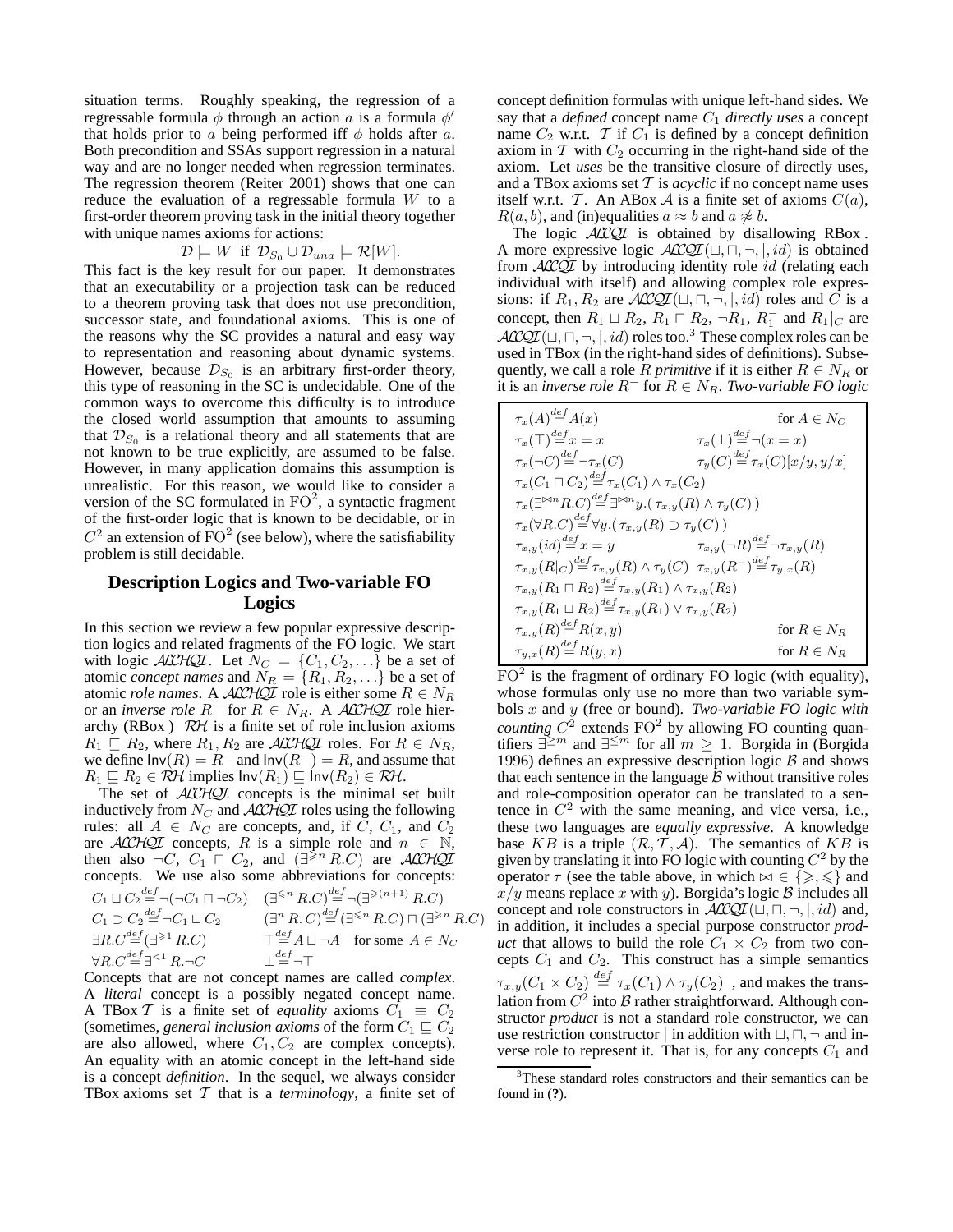$C_2, \quad C_1 \times C_2 = (R \sqcup \neg R)|_{C_2} \sqcap ((R \sqcup \neg R)|_{C_1})^-,$ 

where  $R$  can be any role name. Consequently, product can be eliminated. Therefore, the following statement is a direct consequence of the theorems proved in (Borgida 1996).

**Theorem 1** *The description logic* ALCQI(⊔, ⊓, ¬, |, id) *and* C <sup>2</sup> *are equally expressive (i.e., each sentence in language*  $\mathcal{A}\mathcal{CQI}(\sqcup, \sqcap, \neg, |, id)$  can be translated to a sentence in  $C^2$ , *and vice versa). In addition, translation in both directions leads to no more than linear increase of the size of the translated formula.*

This statement has an important consequence. Gradel et. al. (Grädel, Otto, & Rosen 1997) and Pacholski et al (Pacholski, Szwast, & Tendera 1997) show that satisfiability problem for  $C^2$  is decidable. Hence, the satisfiability and/or subsumption problems of concepts w.r.t. an acyclic or empty TBox in description logic  $\text{AICQI}(\sqcup, \sqcap, \neg, |, id)$  is also decidable.<sup>4</sup> In the next section we take advantage of this and use  $C^2$  as a foundation for a modified SC.

# **Modeling Dynamic Systems in a Modified Situation Calculus**

In this section, we consider dynamic systems formulated in a minor modification of the language of the SC so that it can be considered as an extension to  $\overline{C}^2$  language (with situation argument for unary and binary fluents). The key idea is to consider a syntactic modification of the SC such that the executability and projection problems are guaranteed to be decidable as a consequence of the  $C<sup>2</sup>$  property of being decidable.<sup>5</sup> Moreover, since the modified SC has a very strong connections with description logics, which will be explained in detail below, we will denote this language as  $\mathcal{L}_{sc}^{DL}$ .

First of all, the three sorts in  $\mathcal{L}_{sc}^{DL}$  (i.e., actions, situations and objects) are the same as those in  $\mathcal{L}_{sc}$ , except that they obey the following restrictions: (1) all terms of sort *object* are variables  $(x \text{ and } y)$  or constants, i.e., functional symbols are not allowed; (2) all action functions include no more than two arguments. Each argument of any term of sort *action* is either a constant or an *object* variable  $(x \text{ or } y)$ ; (3) variable symbol a of sort *action* and variable symbol s of sort *situation* are the only additional variable symbols being allowed in  $\mathcal{D} - \Sigma - \mathcal{D}_{una}$  in addition to variable symbols x and y.

Second, any fluent in  $\mathcal{L}_{sc}^{DL}$  is a predicate either with two or with three arguments including the one of sort situation. We call fluents with two arguments, one is of sort object and the other is of sort situation, *(dynamic) concepts*, and call fluents with three arguments, first two of sort object and the last of sort situation, *(dynamic) roles*. Intuitively, each (dynamic) concept in  $\mathcal{L}_{sc}^{DL}$ , say  $F(x, s)$  with variables x and s only, can be considered as a changeable concept  $F$  in a dynamic system specified in  $\mathcal{L}_{sc}^{DL}$ ; the truth value of  $F(x, s)$ 

could vary from one situation to another. Similarly, each (dynamic) role in  $\mathcal{L}_{sc}^{DL}$ , say  $R(x, y, s)$  with variables x, y and  $s$ , can be considered as a changeable role  $R$  in a dynamic system specified in  $\mathcal{L}_{sc}^{DL}$ ; the truth value of  $R(x, y, s)$ could vary from one situation to another. In  $\mathcal{L}_{sc}^{DL}$ , *(static) concepts* (i.e., unary predicates with no situation argument) and *(static) roles* (i.e., binary predicates with no situation argument), if any, are considered as eternal facts and their truth values never change. They represent unchangeable taxonomic properties and unchangeable classes of an application domain. Moreover, each concept (static or dynamic) can be either *primitive* or *defined*. For each primitive dynamic concept, an SSA must be provided in the basic action theory formalized for the given system. Because defined dynamic concepts are expressed in terms of primitive concepts by axioms similar to TBox , SSAs for them are not provided. In addition, SSAs are provided for dynamic primitive roles.

Third, apart from standard first-order logical symbols ∧, ∨ and ∃, with the usual definition of a full set of connectives and quantifiers,  $\mathcal{L}_{sc}^{DL}$  also includes counting quantifiers  $\exists^{\geq m}$ and  $\exists^{\leq m}$  for all  $m \geq 1$ .

The dynamic systems we are dealing with here satisfy the *open world assumption* (OWA): what is not stated explicitly is currently unknown rather than false. In this paper, the dynamic systems we are interested in can be formalized as a *basic action theory* (BAT) D using the following seven groups of axioms in  $\mathcal{L}_{sc}^{DL}$ :  $\mathcal{D} = \sum_{n} \cup \mathcal{D}_{ap} \cup \mathcal{D}_{ss} \cup \mathcal{D}_{T} \cup$  $\mathcal{D}_R \cup \mathcal{D}_{una} \cup \mathcal{D}_{S_0}$ . Five of them  $(\Sigma, \mathcal{D}_{ap}, \mathcal{D}_{ss}, \mathcal{D}_{una}, \mathcal{D}_{S_0})$ are similar to those groups in a BAT in  $\mathcal{L}_{sc}$ , and the other two  $(\mathcal{D}_T, \mathcal{D}_R)$  are introduced to axiomatize description logic related facts and properties (see below). However, because  $\mathcal{L}_{sc}^{DL}$  allows only two object variables, all axioms must conform to the following additional requirements.

**Action precondition axioms**  $\mathcal{D}_{ap}$ **:** For each action A in  $\mathcal{L}_{sc}^{DL}$ , there is one axiom of the form

 $Poss(A, s) \equiv \Pi_A[s]$  (or  $Poss(A(x), s) \equiv \Pi_A(x)[s]$ , or  $Poss(A(x, y), s) \equiv \Pi_A(x, y)[s]$ , respectively),

if  $A$  is an action constant (or unary, or binary action term, respectively), where  $\Pi_A$  (or  $\Pi_A(x)$ , or  $\Pi_A(x, y)$ , respectively) is a  $C^2$  formula with no free variables (or with at most x, or with at most  $x, y$  as the only free variables, respectively). These axioms characterize the preconditions of all actions.

**Successor state axioms**  $\mathcal{D}_{ss}$ **:** For each primitive dynamic concept  $F(x, s)$  in  $\mathcal{L}_{sc}^{DL}$ , an SSA is specified for  $F(x, do(a, s))$ . According to the general syntactic form of the SSAs provided in (Reiter 2001), without loss of generality, we assume the axiom is of the form

$$
F(x, do(a, s)) \equiv \psi_F(x, a, s), \tag{1}
$$

where the general structure of  $\psi_F(x, a, s)$  is

 $(\bigvee_{i=1}^{m_0} [\exists x] [\exists y] (a = A_i^+(\vec{x}_{(i,0,+)}) \wedge \phi_i^+(\vec{x}_{(i,1,+)})[s]) ) \vee F(x,s)$  $\wedge \neg((\bigvee_{j=1}^{m_1} [\exists x] [\exists y] (a = A_j^-(\vec{x}_{(j,0,-)}) \wedge \phi_j^-(\vec{x}_{(j,1,-)})[s]))),$ 

where each variable vector  $\vec{x}_{(i,n,b)}$  (or  $\vec{x}_{(j,n,b)}$  respectively)  $(i=1..m_0, j=1..m_1, n \in \{0,1\}, b \in \{+, -\})$  represents a list of object variables, which can be empty, x, y,  $\langle x, y \rangle$  or  $\langle y, x \rangle$ . Moreover,  $[\exists x]$  or  $[\exists y]$  represents that the quantifier included in [ ] is optional; and each  $\phi_i^+(\vec{x}_{(i,1,+)}), i = 1..m_0$  $(\phi_i^-(\vec{x}_{(j,1,-)}), j = 1..m_0$ , respectively), is a  $C^2$  formula with variables among  $x$  and  $y$ .

<sup>&</sup>lt;sup>4</sup>In (Baader *et al.* 2003) it is shown that the satisfiability problems of concepts and subsumption problems of concepts can be reduced to each other; moreover, if a TBox  $\mathcal T$  is acyclic, the reasoning problems w.r.t.  $T$  can always be reduced to problems w.r.t. the empty TBox.

<sup>&</sup>lt;sup>5</sup>The reason that we call it a "modified" rather than a "restricted" is that we not only restrict the number of variables that can be mentioned in the theories, but we also extend the SC with other features, such as introducing counting quantifiers and adding acyclic TBox axioms to basic action theories.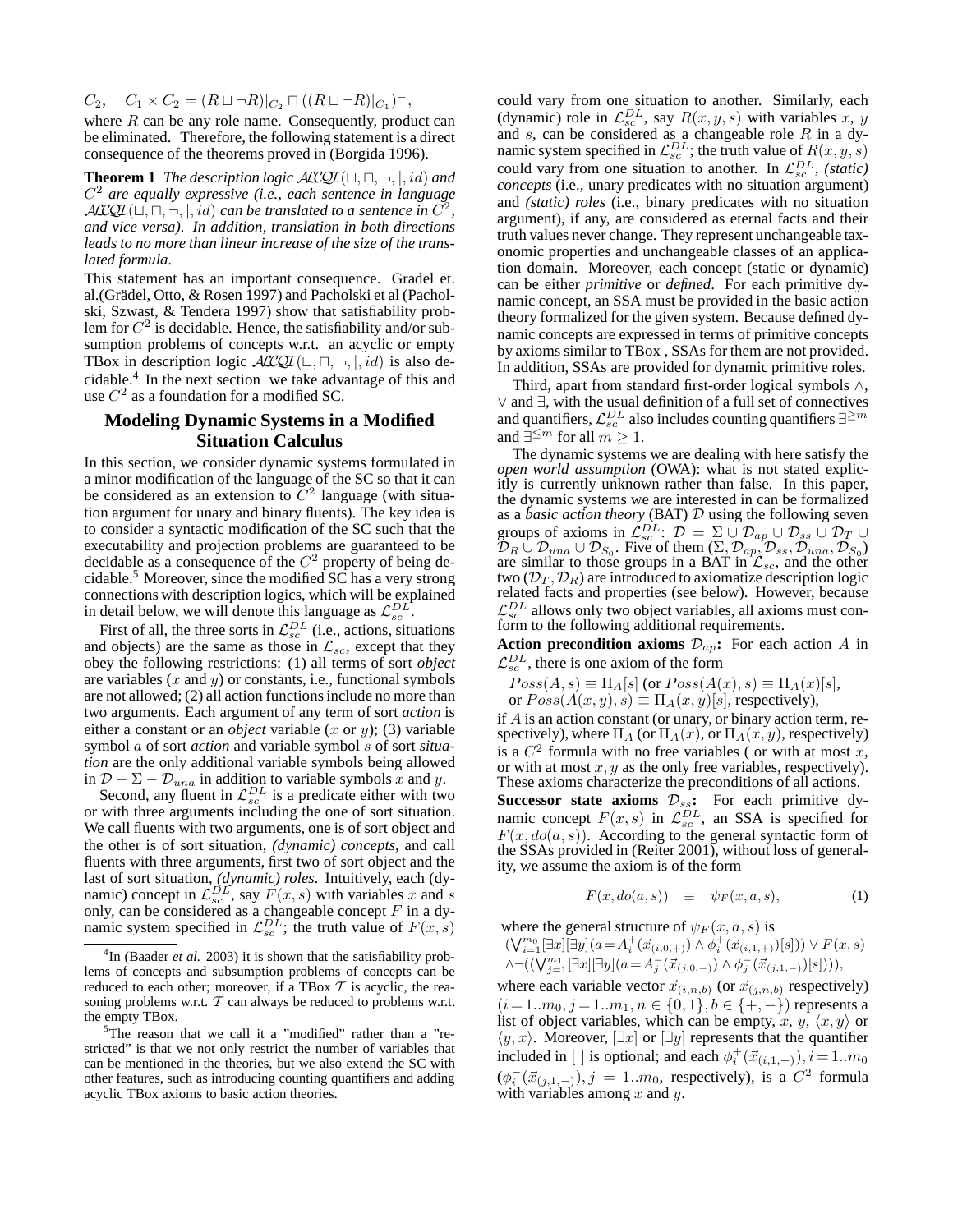Similarly, an SSA for a dynamic primitive role  $R(x, y, s)$ is provided as a formula of the form

$$
R(x, y, do(a, s)) \equiv \psi_R(x, y, a, s). \tag{2}
$$

Moreover, without loss of generality, the general structure of  $\psi_R(x, y, a, s)$  is

$$
(\bigvee_{i=1}^{m_2} [\exists x] [\exists y] (a = A_i^+ (\vec{x}_{(i,0,+)}) \wedge \phi_i^+ (\vec{x}_{(i,1,+)})[s]) ) \vee R(x,y,s)
$$
  

$$
\wedge \neg((\bigvee_{j=1}^{m_3} [\exists x] [\exists y] (a = A_j^- (\vec{x}_{(j,0,-)}) \wedge \phi_j^- (\vec{x}_{(j,1,-)})[s]))),
$$

where each variable vector  $\vec{x}_{(i,n,b)}$  (or  $\vec{x}_{(j,n,b)}$  respectively)  $(i = 1..m_2, j = 1..m_3, n \in \{0,1\}, b \in \{+, -\})$  represents a vector of free variables, which can be either empty,  $x$ ,  $y$ ,  $\langle x, y \rangle$  or  $\langle y, x \rangle$ . Moreover,  $[\exists x]$  or  $[\exists y]$ represents that the quantifier included in [ ] is optional; and each  $\phi_i^+(\vec{x}_{(i,1,+)}), i = 1..m_2$   $(\phi_j^-(\vec{x}_{(j,1,-)}), j = 1..m_3,$ respectively), is a  $C^2$  formula with variables (both free and quantified) among x and y. Note that when  $m_0$  (or  $m_1, m_2, m_3$ , respectively) is equal to 0, the corresponding disjunctive subformula is equivalent to false.

**Acyclic TBox axioms**  $\mathcal{D}_T$ : Similar to the TBox axioms in DL, we may define new concepts using TBox axioms. Any group of TBox axioms  $\mathcal{D}_T$  may include two sub-classes: static TBox  $\mathcal{D}_{T,st}$  and dynamic TBox  $\mathcal{D}_{T,dyn}$ . Every formula in static TBox is a *concept definition* formula of the form  $G(x) \equiv \phi_G(x)$ , where G is a unary predicate symbol and  $\phi_G(x)$  is a  $C^2$  formula in the domain with free variable  $x$ , and there is no fluent in it. Every formula in dynamic TBox is a *concept definition* formula of the form  $\tilde{G}(x, s) \equiv \phi_G(x)[s]$ , where  $\phi_G(x)$  is a  $C^2$  formula with free variable  $x$ , and there is at least one dynamic concept or dynamic role in it. All the concepts appeared in the left-hand side of TBox axioms are called *defined* concepts. We also require that the set of TBox axioms must be acyclic.

**RBox axioms**  $\mathcal{D}_R$ : Similar to the idea of RBox in DL, we may also specify a group of axioms, called RBox axioms below, to support a role taxonomy. Each role inclusion axiom is represented as  $R_1(x, y)[s] \supset R_2(x, y)[s]$  where  $R_1$  and  $R_2$  are primitive roles (either static or dynamic). If these axioms are included in the BAT  $D$ , then it is assumed that  $D$  is specified correctly in the sense that the meaning of any RBox axiom included in the theory is correctly compiled into SSAs. That is, one can prove by induction that  $\mathcal{D} \models \forall s.R_1(x,y)[s] \supset R_2(x,y)[s]$ . Although RBox axioms are not used by the regression operator, they are used for taxonomic reasoning in the initial theory.

**Initial theory**  $\mathcal{D}_{S_0}$ **:** It is a finite set of  $C^2$  sentences (assuming that we suppress the only situation term  $S_0$  in all fluents). It specifies the incomplete information about the initial problem state and also describes all the facts that are not changeable over time in the domain of an application. In particular, it includes static TBox axioms  $\mathcal{D}_{T,st}$  as well as RBox axioms in the initial situation  $S_0$  (if any). In addition,  $\mathcal{D}_{S_0}$  also includes all unique name axioms for object constants.

The remaining two classes (foundational axioms for situations  $\Sigma$  and unique name axioms for actions  $\mathcal{D}_{una}$  are the same as those in the BATs of the usual SC. Note that these axioms (as well as  $\mathcal{D}_{ap}$  and  $\mathcal{D}_{ss}$ ) use more than two variables (e.g.,  $\mathcal{D}_{ss}$  use action and situation variables in addition to object variables), but we will see in the next section, that these axioms will be eliminated in the process of regressing a formula to a sentence that will use no more than two object variables and no other variables.

## **Extending Regression with Lazy Unfolding**

After giving the definition of the BAT in  $\mathcal{L}_{sc}^{DL}$ , we turn our attention to the reasoning tasks. There are various kinds of reasoning problems we could think of. For example, if we are considering a planning problem, we are looking for a ground situation starting from the initial situation such that it is *executable* and a given goal (formalized as a logic formula w.r.t. this situation) can be entailed by D. However, below we focus on two sub-problems of the planning problem (executability and projection), because they are the most essential for solving the planning (composition) problem.

Consider a BAT  $\mathcal{D}$  of  $\mathcal{L}_{sc}^{DL}$  specified as in the previous section for some dynamic system with OWA. Given a formula W of  $\mathcal{L}_{sc}^{DL}$  in the domain D, the definition of W being regressable (called  $\mathcal{L}_{sc}^{DL}$  *regressable* below) is slightly different from the definition of W being regressable in  $\mathcal{L}_{sc}$  (see Section ) by adding the following additional conditions: (4) any variable (free or bounded) in W is either x or y; (5) every term of sort situation in W is ground. Moreover, in  $\mathcal{L}_{sc}^{DL}$ we have to be more careful with the definition of the regression operator  $R$  for two main reasons. First, to deal with TBox we have to extend regression. For a  $\mathcal{L}_{sc}^{DL}$  regressable formula W, we *extend* below the regression operator defined in (Reiter 2001) with the *lazy unfolding technique* (see (Baader *et al.* 2003)) and still denote such operator as  $\mathcal{R}$ . Second,  $\mathcal{L}_{sc}^{DL}$  uses only two object variables and we have to make sure that after regressing a fluent atom we still get a  $\mathcal{L}_{sc}^{DL}$  formula, i.e., that we never need to introduce new (free or bound) object variables. To deal with the two-variable restriction, we modify our regression operator  $R$  in comparison to the conventional operator defined in (Reiter 2001) as follows, where  $\sigma$  denotes the term of sort situation, and  $\alpha$ denotes the term of sort action.

• If W is not atomic, i.e. W is of the form  $W_1 \vee W_2$ ,  $W_1 \wedge W_2$ , ¬ $W'$ ,  $Qv.W'$  where  $Q$  represents a quantifier (including counting quantifiers) and  $v$  represents a variable symbol, then

 $\mathcal{R}[W_1 \vee W_2] = \mathcal{R}[W_1] \vee \mathcal{R}[W_2],$  $]=\neg \mathcal{R}[W'],$  $\mathcal{R}[W_1\wedge W_2]=\mathcal{R}[W_1]\wedge \mathcal{R}[W_2], \mathcal{R}[Qv.W']=Qv.\mathcal{R}[W'].$  $\bullet$  Otherwise,  $W$  is atom. There are several cases.

**(a)** If W is of the form

$$
A_1(\vec{t}) = A_2(\vec{t}'), \tag{3}
$$

then by using axioms in  $\mathcal{D}_{una}^6$ , we define the regression of W as

$$
\mathcal{R}[W] = \begin{cases} \perp & \text{if } A_1 \neq A_2, \\ \bigwedge_{i=1}^{\lfloor t \rfloor} t_i = t_i' & \text{otherwise.} \end{cases}
$$

If  $W$  is situation independent atom (including equality between object constants or variables), or W is a concept or role uniform in  $S_0$ , then  $\mathcal{R}[W] = W$ .

**(b)** If W is a regressable Poss atom, so it has the form  $Poss(A(\bar{t}), \sigma)$ , for terms of sort action and situation respectively in  $\mathcal{L}_{sc}^{DL}$ . Then there must be an action precondition

<sup>&</sup>lt;sup>6</sup>Notice that the action functions with different number of arguments always use different function symbols (i.e., different names).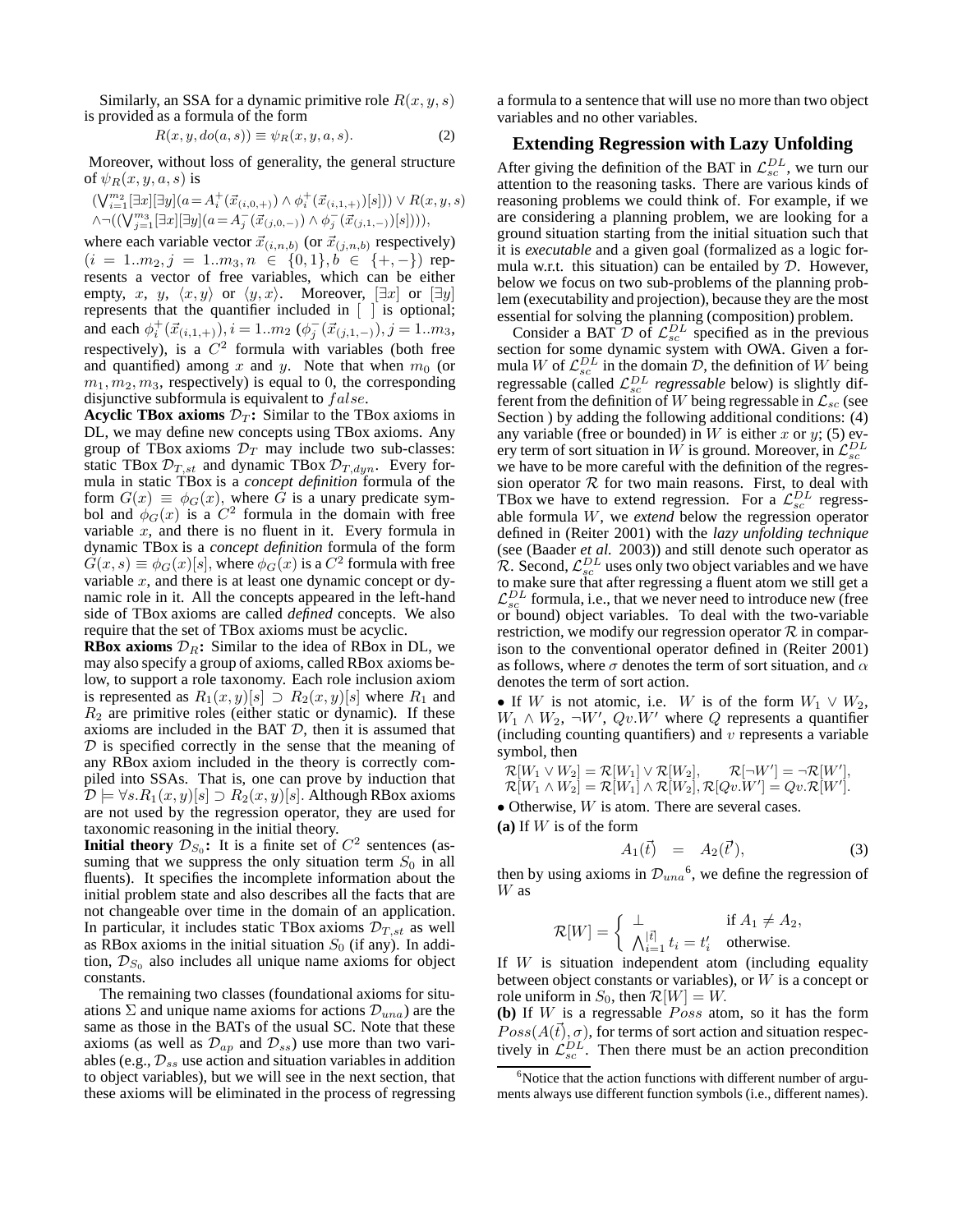axiom for A of the form  $Poss(A(\vec{x}), s) \equiv \Pi_A(\vec{x}, s)$ , where the argument  $\vec{x}$  of sort object can either be empty (i.e., A is an action constant), a single variable  $x$  or two-variable vector  $\langle x, y \rangle$ . Because of the syntactic restrictions of  $\mathcal{L}_{sc}^{DL}$ , each term in  $\vec{t}$  can only be a variable x, y or a constant C. Then,

$$
\mathcal{R}[W] = \left\{ \begin{array}{ll} \mathcal{R}[(\exists y)(x = y \land \Pi_A(x, y, \sigma))] & \text{if } \vec{t} = \langle x, x \rangle, \\ \mathcal{R}[(\exists x)(y = x \land \Pi_A(x, y, \sigma))] & \text{else if } \vec{t} = \langle y, y \rangle, \\ \mathcal{R}[\Pi_A(\vec{t}, \sigma)] & \text{else if } \vec{t} = x \text{ or } \\ & \vec{t} = \langle x, y \rangle \text{ or } \\ & \vec{t} = \langle x, C \rangle, \\ \mathcal{R}[\widetilde{\Pi_A}(\vec{t}, \sigma)] & \text{otherwise,} \end{array} \right.
$$

where  $C$  represents a constant and  $\phi$  denotes a *dual formula* for formula  $\phi$  obtained by replacing every variable symbol  $x$  (free or quantified) with variable symbol  $y$  and replacing every variable symbol  $y$  (free or quantified) with variable symbol x in  $\phi$ , i.e.,  $\widetilde{\phi} = \phi[x/y, y/x]$ .

**(c)** If W is a defined dynamic concept, so it has the form  $G(t, \sigma)$  for some object term  $\vec{t}$  and situation term σ, and there must be a TBox axiom for G of the form  $G(x, s) \equiv \phi_G(x, s)$ . Because of the restrictions of the language  $\mathcal{L}_{sc}^{DL}$ , term t can only be a variable x, y or a constant. Then, we use lazy unfolding technique as follows:

 $\mathcal{R}[W] = \begin{cases} \mathcal{R}[\phi_G(t,\sigma)] & \text{if } t \text{ is not variable } y, \\ \mathcal{R}[\widetilde{\phi}_G(t,\sigma)] & \text{otherwise.} \end{cases}$  $\mathcal{R}[\phi_G(y,\sigma)]$  otherwise.

**(d)** If W is a primitive concept (a primitive role, respectively), so it has the form  $F(t_1, do(\alpha, \sigma))$  (the form  $R(t_1, t_2, do(\alpha, \sigma))$ , respectively) for some terms  $t_1$  (and  $t_2$ ) of sort object, term  $\alpha$  of sort action and term  $\sigma$  of sort situation. There must be an SSA for  $F$  (for  $R$ , respectively) such as Eq. 1 (such as Eq. 2, respectively). Because of the restriction of the language  $\mathcal{L}_{sc}^{DL}$ , the term  $t_1$  and  $t_2$  can only be a variable  $x, y$  or a constant  $C$  and  $\alpha$  can only an action function with no more than two arguments of sort object. Then, when  $W$  is a concept,

$$
\mathcal{R}[W] = \begin{cases} \mathcal{R}[\psi_E(t_1, \alpha, \sigma)] & \text{if } t_1 \text{ is not variable } y, \\ \mathcal{R}[\widetilde{\psi}_F(y, \alpha, \sigma)] & \text{otherwise}; \end{cases}
$$

and, when  $W$  is a role,

$$
\mathcal{R}[W] = \left\{ \begin{array}{ll} \mathcal{R}[(\exists y)(x = y \land \psi_R(x, y, \alpha, \sigma))] & \text{if } t_1 = x, t_2 = x; \\ \mathcal{R}[(\exists x)(y = x \land \psi_R(x, y, \alpha, \sigma))] & \text{if } t_1 = y, t_2 = y; \\ \mathcal{R}[\psi_R(t_1, t_2, \alpha, \sigma)] & \text{if } t_1 = y, t_2 = x, \\ \mathcal{R}[\psi_R(t_1, t_2, \alpha, \sigma)] & \text{otherwise.} \end{array} \right.
$$

Based on the above definition, we are able to prove the following theorems.

**Theorem 2** Suppose W is a  $\mathcal{L}_{sc}^{DL}$  regressable formula, then *the regression* R[W] *defined above terminates in a finite number of steps.*

**Proof:** Immediately follows from acyclicity of the TBox axioms, and from the assumption that RBox axioms are compiled into the SSAs and consequently do not participate in regression.

Moreover, it is easy to see that any  $\mathcal{L}_{sc}^{DL}$  regressable formula has no more than two variables  $(x \text{ and } y)$ , and the following theorem holds.

**Theorem 3** Suppose W is a  $\mathcal{L}_{sc}^{DL}$  regressable formula with

*the background basic action theory* D*. Then,* R[W] *is a*  $\mathcal{L}_{sc}^{DL}$  formula uniform in  $S_0$  with no more than two variables *(x and y). Moreover,*  $\mathcal{D} \models W \equiv \mathcal{R}[W]$ *, and* 

$$
\mathcal{D}\models W \quad \text{iff} \quad \mathcal{D}_{S_0}\models \mathcal{R}[W].
$$

Moreover, we can also obtain the following corollary about decidability of the projection problem for  $\mathcal{L}_{sc}^{DL}$  regressable formula  $W$  (particularly, when  $W$  is of form  $execute(S)$  for some ground situation  $S$ , it becomes the executability problem).

**Corollary 1** Suppose W is a  $\mathcal{L}_{sc}^{DL}$  regressable formula with *the background basic action theory* D*. Then, the problem whether*  $\mathcal{D} \models W$  *is decidable.* 

**Proof:** According to Theorem 3,  $\mathcal{D} \models W$  iff  $\mathcal{D}_{S_0} \models$  $\mathcal{R}[W]$ , where  $W_0$  and the axioms in  $\mathcal{D}_{S_0}$  are  $C^2$  formulas. Therefore, the problem whether  $\mathcal{D} \models \tilde{W}$  is equivalent to whether  $\mathcal{D}_{S_0} \wedge \neg \mathcal{R}[W]$  is unsatisfiable or not, which is a decidable problem, according to the fact that the satisfiability problem in  $C^2$  is decidable. So, the corollary is proved.  $\Box$ 

#### **Examples**

In this section, we give some examples to illustrate the basic ideas described in the previous sections. First, we give the formal specification for the web services of an imaginary university described informally in the second section.

**Example 1** Consider a university that provides on the Web student administration and management services, such as admitting students, paying tuition fees, enrolling or dropping courses and entering grades.

Notice that although the number of object arguments in the predicates can be at most two, sometimes, we are still able to handle those features that require more than two arguments. For example, the grade  $z$  of a student  $x$  in a course y may be represented as a predicate  $grade(x, y, z)$ in the general FOL. Because the number of distinct grades is finite and they can be easily enumerated as "A", "B", "C" or "D", we can handle  $grade(x, y, z)$  by replacing it with a finite number of extra predicates, say  $grade A(x, y)$ ,  $gradeB(x, y)$ ,  $gradeC(x, y)$  and  $gradeD(x, y)$  such that they all have two variables only. However, the restriction on the number of variables limits the expressive power of the language if more than two arguments vary over infinite domains. Despite that, we conjecture that lots of the web services still can be represented with two variables either by introducing extra predicates (just like we did for the predicate grade) or by grounding some of the arguments if their domains are finite and relatively small. Intuitively, it seems that most of the dynamic systems can be specified by using properties and actions with small arities, hence the techniques for arity reductions mentioned above require no more than polynomial increase in the number of axioms.

The high-level features of our example are specified as the following concepts and roles:

• Static primitive concepts:  $person(x)$  (x is a person);  $course(x)$  (x is a course provided by the university).

Dynamic primitive concepts:  $incoming(x, s)$  (x is an incoming student in the situation  $s$  true when  $x$  was admitted);  $student(x, s)$  (x is an eligible student in the situation s when an incoming student  $x$  pays the tuition fee).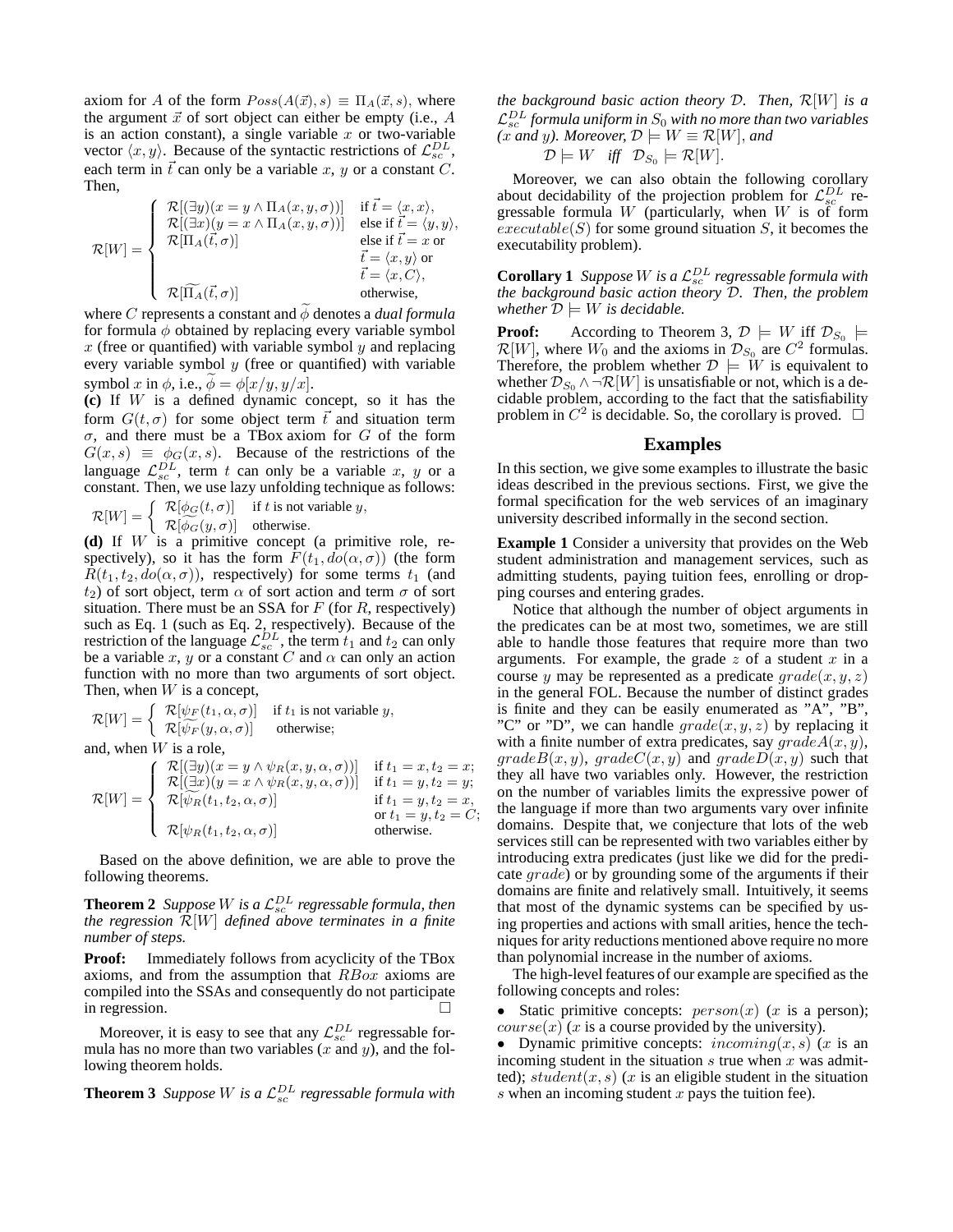• Dynamic defined concepts:  $\text{eligFull}(x, s)$  (x is eligible to be a full-time student by paying more than 5000 dollars tuition fee);  $\text{eligPart}(x, s)$  (x is eligible to be a parttime student by paying no more than 5000 dollars tuition);  $qualFull(x, s)$  (x is a qualified full-time student if he or she pays full time tuition fee and takes at least 4 courses);  $qualPart(x, s)$  (x is a part-time student if he or she pays part-time tuition and takes 2 or 3 courses).

• Static role:  $preReg(x, y)$  (course x is a prerequisite of course  $y$ ).

Dynamic roles:  $tuitPaid(x, y, s)$  (x pays tuition fee y in the situation s);  $enrolled(x, y, s)$  (x is enrolled in course y in the situation s);  $completely(x, y, s)$  (x completes course y in the situation s);  $hadGrade(x, y, s)$  (x had a grade for course y in the situation s);  $grade A(x, y, s)$ ;  $grade B(x, y, s); grade C(x, y, s); grade D(x, y, s).$ 

Web services are specified as actions: reset (at the beginning of each academic year, the system is being reset so that students need to pay tuition fee again to become eligible);  $admit(x)$  (the university admits student x);  $payTuit(x, y)$  (x pays tuition fee with the amount of y); enroll $(x, y)$  (x enrolls in course y);  $drop(x, y)$  (x drops course y);  $enterA(x, y)$  (enter grade "A" for student x in course y);  $enterB(x, y)$ ;  $enterC(x, y)$ ;  $enterD(x, y)$ .

The basic action theory is as follows (most of the axioms are self-explanatory).

## **Precondition Axioms:**  $Poss(reset, s) \equiv true,$

 $Poss(admit(x),s) \equiv person(x) \land \neg incoming(x,s),$  $Poss(payTuit(x,y),s) \equiv incoming(x,s) \land \neg student(x,s),$  $Poss(drop(x, y), s) \equiv enrolled(x, y, s) \land \neg completed(x, y, s),$  $Poss(enter A(x,y), s) \equiv enrolled(x,y,s),$ 

and similar to  $enterA(x, y)$ , the precondition for  $enterB(x, y)$  (enter $C(x, y)$  and enter $B(x, y)$  respectively) at any situation s is also  $enrolled(x, y, s)$ . Moreover, in the traditional SC, the precondition for action  $enroll(x, y)$  would be equivalent to

 $student(x) \wedge (\forall z)(preReg(z, y) \wedge completed(x, z, s))$  $\land \neg gradeD(x, z, s)$ )  $\land course(y)$ .

However, in the modified SC, we only allow at most two variables (including free or quantified) other than the situation variable s and action variable a. Fortunately, the number of the courses offered in a university is limited (finite and relatively small) and relatively stable over years (if we manage the students in a college-wise range or department-wise range, the number of courses may be even smaller). Therefore, we can specify the precondition for the action  $enroll(x, y)$  for each instance of y. That is, assume that the set of courses is  $\{CS_1, \cdots, CS_n\}$ , the precondition axiom for each  $CS_i$   $(i = 1..n)$  is

$$
Poss(enroll(x, CS_i), s) \equiv student(x) \land (\forall y)(preReg(y, CS_i) \land \neg completed(x, y, s) \land \neg gradeD(x, y, s)).
$$

On the other hand, when we do this transformation, we can omit the statements  $course(x)$  for each course available at the university in the initial theory.

#### **Successor State Axioms**:

 $incoming(x, do(a, s)) \equiv a = admit(x) \vee incoming(x, s),$  $student(x,do(a,s)) \equiv (\exists y)(a = payTuit(x,y)) \vee$  $student(x) \wedge a \neq reset,$  $tuitPaid(x, y, do(a, s)) \equiv a = payTuit(x, y) \vee$  $tuitPaid(x, y, s) \wedge a \neq reset,$  $enrolled(x, y, do(a, s)) \equiv a = enroll(x, y) \vee enrolled(x, y, s)$  $\wedge \neg (a = drop(x, y) \vee a = enter A(x, y) \vee a = enter B(x, y)$  $\forall a = enterC(x, y) \lor a = enterD(x, y)),$  $completed(x, y, do(a, s)) \equiv a = enter A(x, y) \vee a = enter B(x, y)$  $\forall a = enterC(x, y) \lor a = enterD(x, y) \lor a$  $completed(x, y, s) \land a \neq enroll(x, y),$  $grade A(x,y,do(a, s)) \equiv a = enter A(x,y) \vee$  $gradeA(x,y,s) \wedge \neg(a = enterB(x,y))$  $\forall a = enterC(x, y) \lor a = enterD(x, y)),$ and the SSAs for fluent  $grade B(x, y, s)$ ,  $grade C(x, y, s)$ and  $grade D(x, y, s)$  are very similar to the one for fluent

 $grade A(x, y, s)$ , which ensures that for each student and each course no more than one grade is assigned.

### **Acyclic TBox Axioms**:

 $eligFull(x, s) \equiv (\exists y)(tuitPaul(x, y, s) \land y > 5000),$  $eligPart(x, s) \equiv (\exists y)(tuitPaul(x, y, s) \land y \leq 5000),$  $qualFull(x, s) \equiv eligFull(x, s) \wedge (\exists^{\geq 4} y) enrolled(x, y, s),$  $qualPart(x, s) \equiv eligPart(x, s) \wedge (\exists^{\geq 2} y) en rolled(x, y, s)$  $\wedge (\exists^{\leq 3} enrolled(x, y, s)).$ 

An initial theory  $\mathcal{D}_{S_0}$  may be the conjunctions of the following sentences:  $(\forall x) \neg student(x, S_0);$ 

 $person(PSN_1), person(PSN_2), \cdots, person(PSN_m),$  $(\forall x)$ incoming $(x, S_0) \supset x = PSN_2 \vee x = PSN_3$ ,  $preReg(CS_1, CS_4) \vee preReg(CS_3, CS_4),$  $(\forall x)x \neq CS_4 \supset \neg(\exists y).prePeq(y,x).$ 

Suppose we denote above basic action theory as  $D$ . Given goal G, for example  $\exists x. \text{eligPart}(x)$ , and a composite web service starting from the initial situation, for example  $do([admit(PSN_1), payTuit(PSN_1, 3000)], S_0)$  (we denote the corresponding resulting situation as  $S_r$ ), we can check if the goal is satisfied after the execution of this composite web service by solving the projection problem whether  $\mathcal{D} \models G[S_r]$ . In our example, this corresponds to solving whether  $\mathcal{D} \models \exists x. \text{eligPart}(x, S_r)$ . We may also check if a given (ground) composite web service  $A_1; A_2; \dots; A_n$  is possible to execute starting from the initial state by solving the executability problem whether  $\mathcal{D} \models \text{execute}(do([A_1, A_2, \cdots, A_n], S_0)).$ For example, we can check if composite web service  $admit(PSN_1)$ ;  $payTuit(PSN_1, 3000)$  is possible to be executed from the starting state by solving whether  $\mathcal{D} \models$  $execute(S_r)$ .

**Example 2** Consider a web service dynamic system in which clients are able to buy CDs and books online with credit cards. The system high-level features of this example are specified as concepts and roles.

• Static primitive concept(s):  $person(x)$  (x is a person);  $cd(x)$  (x is a CD); book(x) (x is a book); creditCard(x) (x is a credit card).

• Static defined concept(s):  $client(x)$  (x is a client).

Dynamic primitive concept(s):  $instore(x, s)$  (x is in store in situation s).

• Dynamic defined concept(s):  $valCust(x, s)$  (x is valuable customer in s).

• Static role(s):  $has(x, y)$  (x has y).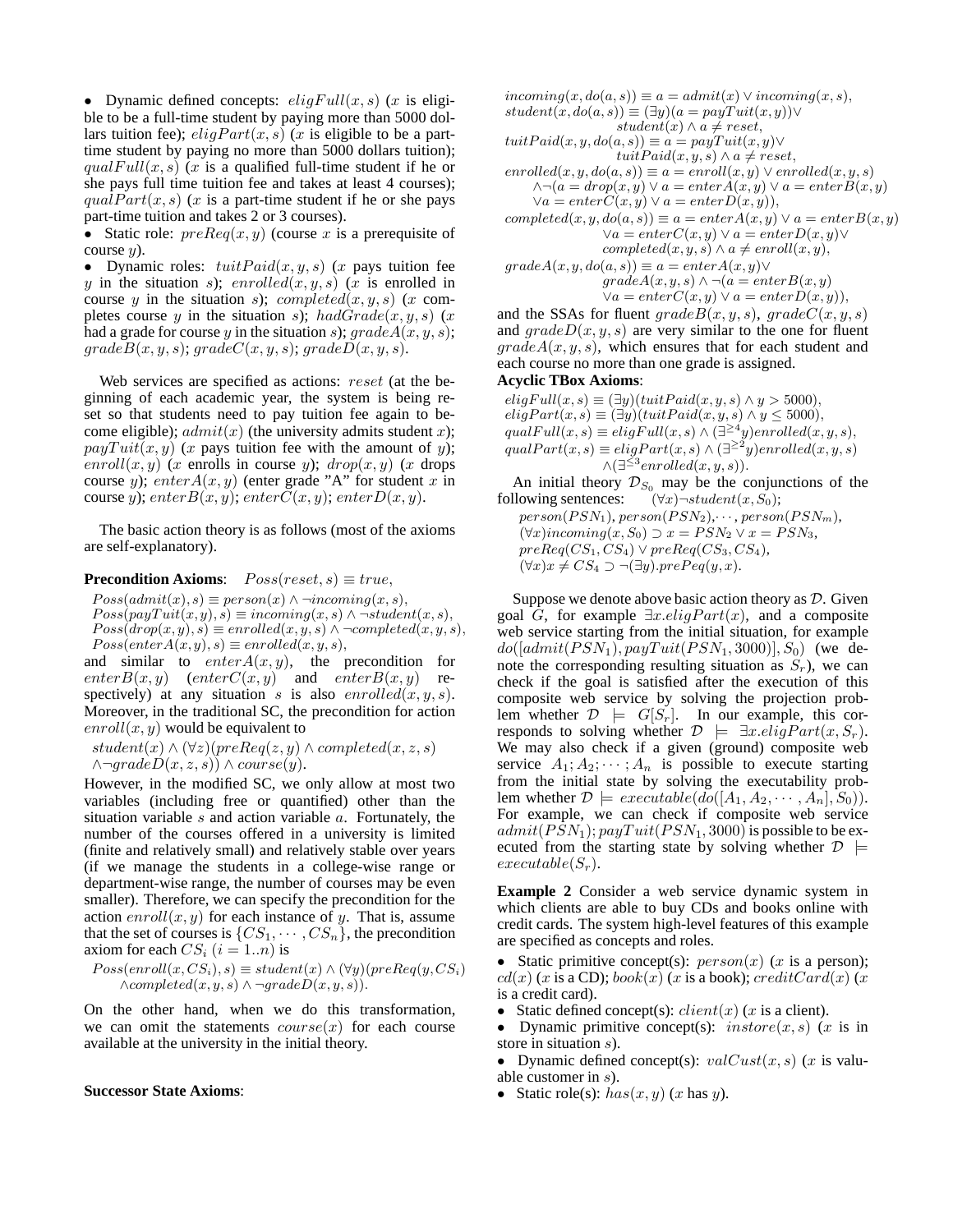• Dynamic role(s):  $boughtCD(x, y, s)$  (x bought CD y in situation s);  $boughtBook(x, y, s)$  (x bought book y in situation s);  $bought(x, y, s)$  (x bought y in situation s).

Web services are specified as actions:  $buyCD(x, y)$  $(x$  buys CD  $y)$ ;  $buyBook(x, y)$   $(x$  buys book  $y)$ ;  $returnCD(x, y)$  (x returns CD y);  $returnBook(x, y)$  (x returns book y); order(x) (the web service agent orders x from the publisher).

The basic action theory is as follows (most of the axioms are self-explanatory).

#### **Precondition Axioms**:

 $Poss(buyCD(x, y), s) \equiv client(x) \wedge cd(y) \wedge instructor(y, s),$  $Poss(buyBook(x, y), s) \equiv client(x) \wedge book(y) \wedge instructor(y, s),$  $Poss(returnCD(x,y), s) \equiv boughtCD(x,y,s),$  $Poss(returnBook(x,y), s) \equiv boughtBook(x,y,s),$  $Poss(order(x),s) \equiv book(x) \vee cd(x).$ 

#### **Successor State Axioms**:

 $instore(x,do(a,s)) \equiv (\exists y)(a=return CD(y,x)) \vee$  $(\exists y)(a = returnBook(y, x)) \vee a = order(x) \vee instructor(x, s)$  $\wedge \neg ((\exists y)(a=buyCD(y,x)) \vee (\exists y)(a=buyBook(y,x))),$  $boughtCD(x, y, s) \equiv a = buyCD(x, y) \vee$  $boughtCD(x, y, s) \land a \neq returnCD(x, y),$  $boughtBook(x, y, s) \equiv a = buyBook(x, y) \vee$  $boughtBook(x, y, s) \wedge a \neq returnBook(x, y),$  $bought(x,y,s) \equiv a = bu'yCD(x,y) \lor a = buyBook(x,y) \lor$  $bought(x, y, s) \land \neg (cd(y) \land a = return CD(x, y))$  $\vee \text{book}(y) \wedge a = returnBook(x, y)).$ 

#### **Acyclic TBox Axioms**: (both dynamic and static)

 $valCust(x, s) \equiv person(x) \land \exists^{\geq 3}y.(bought(x, y, s)).$  $client(x) \equiv person(x) \land (\exists y)(has(x, y) \land CreditCard(y)).$ 

**RBox Axioms:** bought $CD(x, y, s)$   $\supset$  bought $(x, y, s)$ ,  $boughtBook(x, y, s) \supset bought(x, y, s).$ 

We also provide below some examples of  $\mathcal{L}_{sc}^{DL}$  regressable formulas and the regression of some of these formulas.  $execute(S_1), \quad (\exists x) valCust(x, S_1), \quad \text{where}$ 

 $S_1 = do([buy CD(Tom, Back StreetBoys)),$  $buyBook(Tom, Harry Potter), buyBook(Tom,The Firm)], S<sub>0</sub>)$ 

Here is an example of the regression.

 $\mathcal{R}[(\exists x) valCust(x, S_1)]$ 

$$
= (\exists x)(person(x) \land \exists^{\geq 3}y.R[bodyht(x, y, S_1)]) = \cdots
$$

 $=(\exists x)(person(x) \land \exists^{\geq 3}y.(x = Tom \land y = TheFirm \lor$ 

 $x = Tom \wedge y = HarryPotter \vee$ 

$$
x = Tom \land y = Back StreetBoys \lor bought(x, y, S_0))),
$$

which is true given that  $\mathcal{D}_{S_0}$  is the conjunction of the following sentences.

person(Tom), cd(SpiceGirls), person(Sam),  $creditCard(Visa)$ ,  $creditCard(MasterCard)$ ,  $book(Theirm), book(Java), book(Harry Potter),$  $has(Tom,Visa) \vee has(Tom,MasterCard),$  $has(Sam,Visa) \vee has(Same,MasterCard),$  $\forall x (instore(x, S_0) \lor x = Java), cd(Back StreetBoys).$ 

## **Discussion and Future Work**

The major consequence of the results proved above for the problem of service composition is the following. If both atomic services and properties of the world that can be affected by these services have no more than two parameters, then we are guaranteed that even in the state of incomplete information about the world, one can always determine whether a sequentially composed service is executable and whether this composite service will achieve a desired effect. The previously proposed approaches made different assumptions: (McIlraith & Son 2002) assumes that the complete information is available about the world when effects of a composite service are computed, and (Berardi *et al.* 2003) considers the propositional fragment of the SC.

As we mentioned in Introduction, (McIlraith & Son 2002; Narayanan & McIlraith 2003) propose to use Golog for composition of Semantic Web services. Because our primitive actions correspond to elementary services, it is desirable to define Golog in our modified SC too. It is surprisingly straightforward to define almost all Golog operators starting from our  $C<sup>2</sup>$  based SC. The only restriction in comparison with the original Golog (Reiter 2001) is that we cannot define the operator  $(\pi x)\delta(x)$ , non-deterministic choice of an action argument, because  $\mathcal{L}_{sc}^{DL}$  regressable formulas cannot have occurrences of non-ground action terms in situation terms. In the original Golog this is allowed, because the regression operator is defined for a larger class of regressable formulas. However, everything else from the original Golog specifications remain in force, no modifications are required. In addition to providing a well-defined semantics for Web services, our approach also guarantees that evaluation of tests in Golog programs is decidable (w.r.t. arbitrary theory  $\mathcal{D}_{S_0}$ ) that is missing in other approaches (unless one can make the closed world assumption or impose another restriction to regain decidability).

The most important direction for future research is an efficient implementation of a decision procedure for solving the executability and projection problems. This procedure should handle the modified  $\mathcal{L}_{sc}^{DL}$  regression and do efficient reasoning in  $\mathcal{D}_{S_0}$ . It should be straightforward to modify existing implementations of the regression operator for our purposes, but it is less obvious which reasoner will work efficiently on practical problems. There are several different directions that we are going to explore. First, according to (Borgida 1996) and Theorem 2, there exists an efficient algorithm for translating  $C^2$  formulas to  $\mathcal{ALQI}(\sqcup, \sqcap, \neg, |, id)$ formulas. Consequently, we can use any resolution-based description logic reasoners that can handle  $\mathcal{ALQI}(\sqcup, \sqcap, \neg, \neg)$  $, id)$  (e.g., MSPASS). Alternatively, we can try to use appropriately adapted tableaux-based description logic reasoners, such as FaCT++, for (un)satisfiability checking in  $\text{AICQI}(\sqcup, \sqcap, \neg, |, id)$ . Second, we can try to avoid any translation from  $C^2$  to  $\mathcal{ALCQI}(\sqcup, \sqcap, \neg, |, id)$  and adapt resolution based automated theorem provers for our purposes.

The recent paper by (Baader *et al.* 2005) proposes integration of description logics ALCQIO (and its sub-languages) with an action formalism for reasoning about Web services. This paper starts with a description logic and then defines services (actions) meta-theoretically: an atomic service is defined as the triple of sets of description logic formulas. To solve the executability and projection problems this paper introduces an approach similar to regression, and reduces this problem to description logic reasoning. The main aim is to show how executability of sequences of actions and solution of the executability and projection problems can be computed, and how complexity of these problems depend on the chosen description logic. In the full version of (Baader *et al.* 2005), there is a detailed embedding of